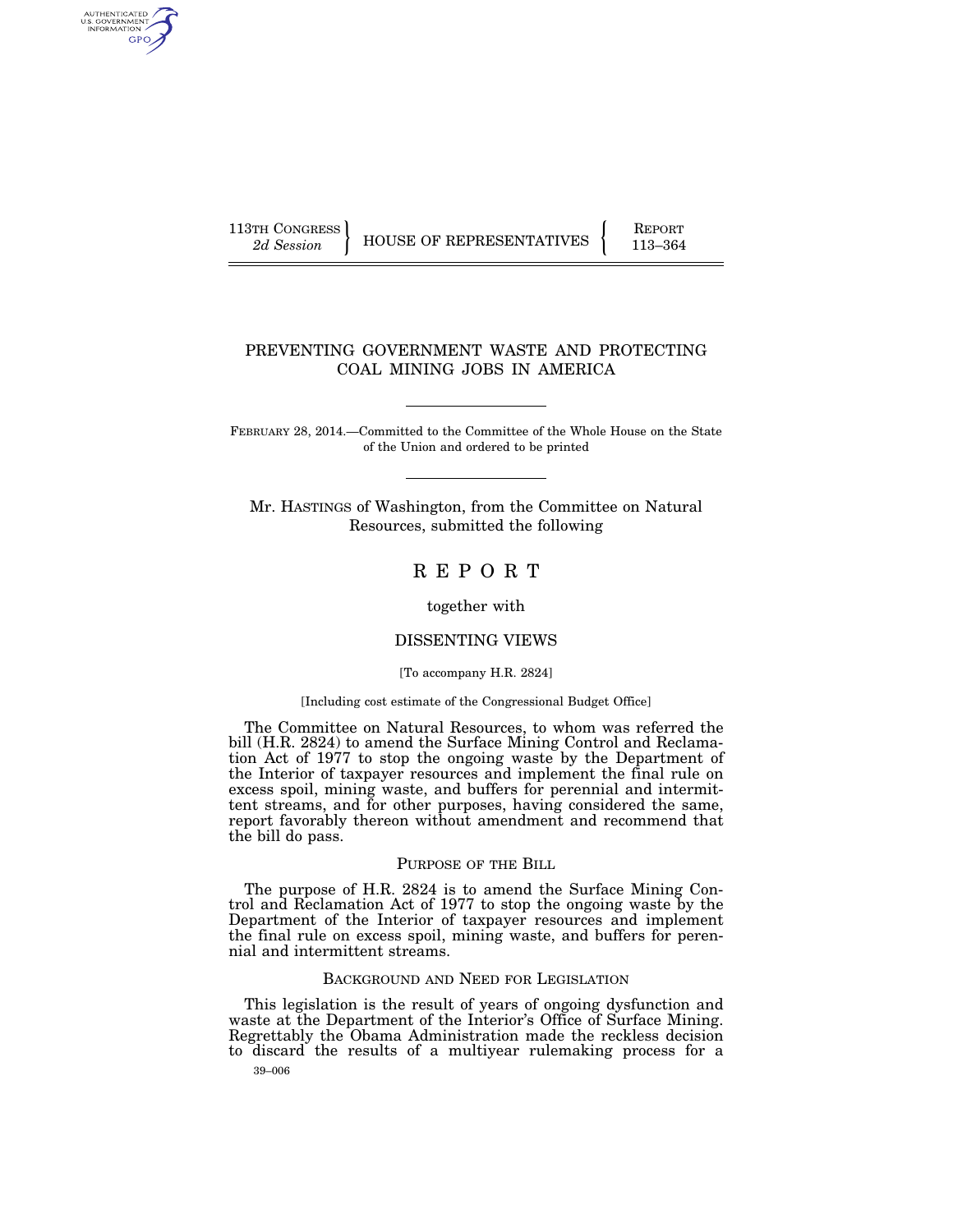Stream Buffer Zone Rule that concluded in 2008 in favor of starting from scratch with its own new rulemaking. That rulemaking process has been an unmitigated disaster which has already taken five years and cost the taxpayers more than \$9 million without a single result. Meanwhile, states, industry and workers are left in limbo unsure of what the operating rules are on the ground. To stop the waste and provide clarity to states and the Administration, the bill implements the 2008 rule then directs the Department of the Interior to study the impact of the rule for a prescribed time period prior to initiating another new rulemaking. This will provide certainty to the economy, the various agencies and states and allow a clear examination of what may need to be changed in the future so that further costs, wasteful bureaucratic mistakes are not made resulting in lawsuits.

The Surface Mining Control and Reclamation Act of 1977 (SMCRA) is the primary federal law that regulates the environmental effects of coal mining in the United States. SMCRA created two programs: title V for regulating active coal mines and title IV for reclaiming abandoned mine lands. SMCRA also created the Office of Surface Mining (OSM), an agency within the Department of the Interior, to promulgate regulations, to fund state regulatory and reclamation programs, and to ensure consistency among state regulatory programs.

Twenty-five states and three Tribal Nations have coal operations. Twenty-three states have primacy (this means that the state has the responsibility for carrying out the provisions of SMCRA within the state) over the title  $\dot{V}$  and title  $\dot{V}$  programs in their states. Two Tribal Nations have submitted regulatory programs under title V to OSM for approval for primacy. Currently the 23 primacy states are still operating under the 1983 stream buffer zone rule. The 2008 rule only affects Tennessee, Washington and the three Tribal Nations—the Crow, Navajo and Hopi.

State primacy is important in that each state has different topography, geologic parameters and climatic conditions that can and do affect permit requirements. The state regulators have the firsthand knowledge and expertise to develop regulations and administer them for the on-the-ground environmental conditions found within the state.

### BACKGROUND (112TH CONGRESS)

On December 12, 2008, after a five-year deliberative process that included extensive environmental analyses, public comment, and a concurrence from the Environmental Protection Agency, $<sup>1</sup>$  published</sup> its final rule on ''Excess Spoil, Coal Mine Waste, and Buffers for Perennial and Intermittent Streams,'' commonly referred to as the Stream Buffer Zone Rule in the Federal Register. The rule was to go into effect on January 12, 2009.2

However, before the new regulation could go into effect, the National Parks Conservation Association and Coal River Mountain Watch filed suit against the Department of the Interior and OSM

 $1$ http://s3.amazonaws.com/propublica/assets/docs/johnson\_kempthorne\_letter\_081204.pdf.  $2$ http://www.gpo.gov/fdsys/pkg/FR-2008-12-12/html/E8-29150.htm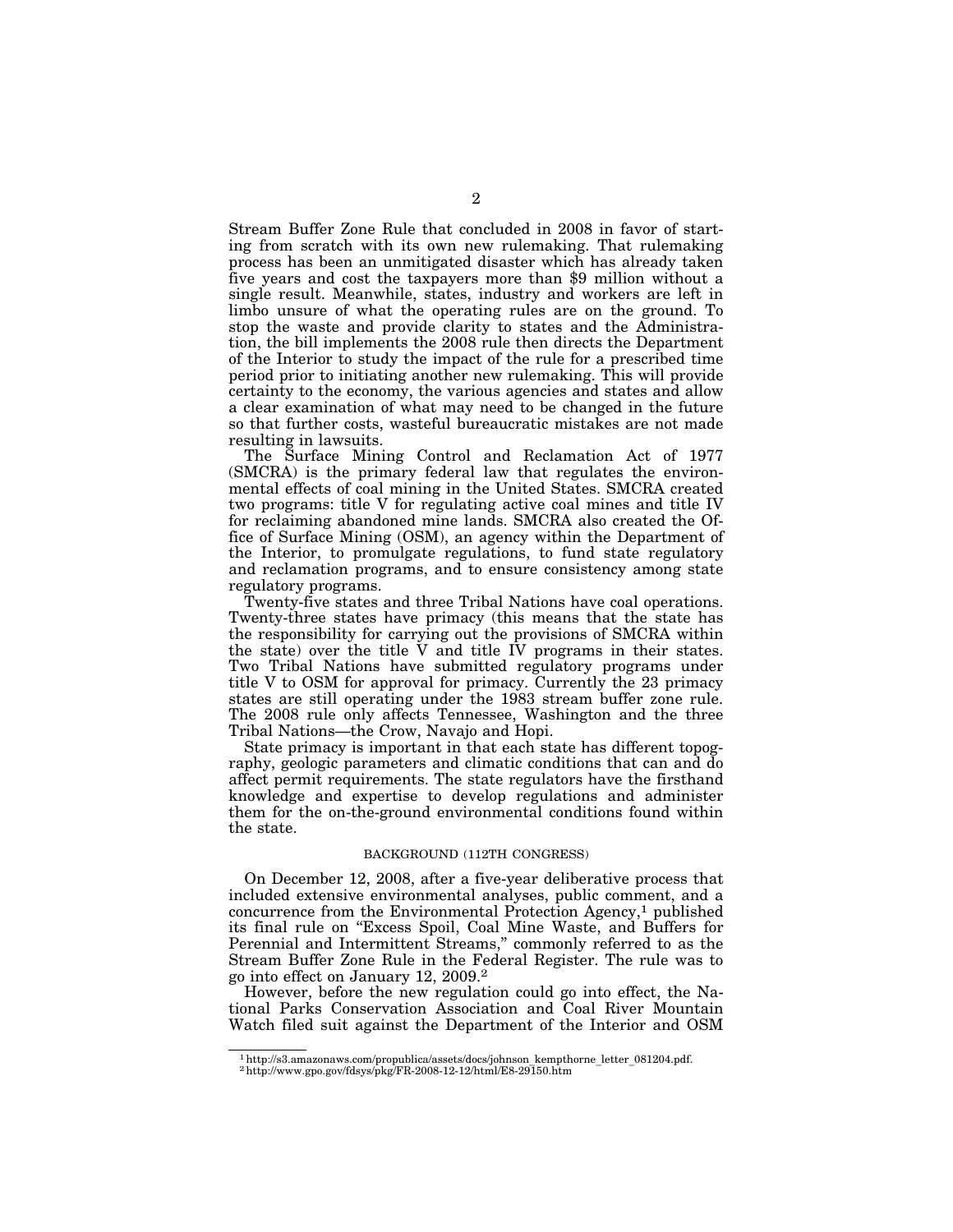for failing to consult with the Fish and Wildlife Service with regards to endangered species.3

OSM announced that it was withdrawing the newly promulgated regulation and attempted to put in place more restrictive regulations using guidance documents. The National Mining Association (NMA) challenged these actions under the Administrative Procedure Act (APA). The court ruled against the Department, holding that withdrawing the rule without public notice and comment would violate the APA, and said that OSM could only change or revoke the regulations by going through a formal rulemaking process. OSM then reached an out-of-court settlement with the environmental groups agreeing to an expedited time frame for writing the rule (the Department agreed to publish the rule by February 28, 2011).

While Interior Secretary Salazar claimed in court documents that the rule was ''legally infirm,'' internal memorandum and documents from OSM show that the Obama Administration began working to change the rule immediately upon taking office. In fact, in OSM's June 18, 2010, Federal Register Notice announcing the new ''Stream Protection Rule'' it stated: ''we had already decided to change the rule following the change of Administrations on January 20, 2009.'' 4

On January 26, 2011, portions of the environmental impact statement being prepared in support of the new ''Stream Protection Rule'' were leaked to the public. The Associated Press reported that OSM's preferred ''Stream Protection Rule'' could cost at least 7,000 jobs and reduce coal production in 22 states.5

Embarrassed by the critical reporting and the ensuing outrage at the projected job losses, OSM attempted to have the contractor that calculated the job loss numbers revise its initial findings by assuming that the 2008 rule had been implemented and was in effect across the country, when this was not the case. When the contractor refused, the Administration cancelled the contract.

Shortly after the press reports and the dismissal of the contractor the Committee on Natural Resources launched an investigation into the Obama Administration's efforts to rewrite the 2008 Stream Buffer Zone Rule.

After several oversight hearings and interviews with contractors and subcontractors working on the new rulemaking, it was clear that one of the problems for the Administration and major frustrations for the states that were cooperating agencies was the expedited time frame the Administration had agreed to for issuing the rule as part of the settlement agreement with the environmental organizations. According to several sources, this was an unprecedented timeframe to complete rulemaking of this magnitude.

The Committee's solution was to craft a bill that would serve to extend the rulemaking exercise, giving the Administration time to put together a defensible rule.

<sup>3</sup> Referenced lawsuits were filed in December 2008 and January 2009, effectively stopping the implementation of the Stream Buffer Zone Rule. Coal River Mountain Watch, et. al v. Salazar  $^{14}$ http://www.gpo.gov/fdsys/pkg/FR-2010-06-18/html/2010-14727.htm

<sup>5</sup>http://www.wvgazette.com/News/MiningtheMountains/201101280708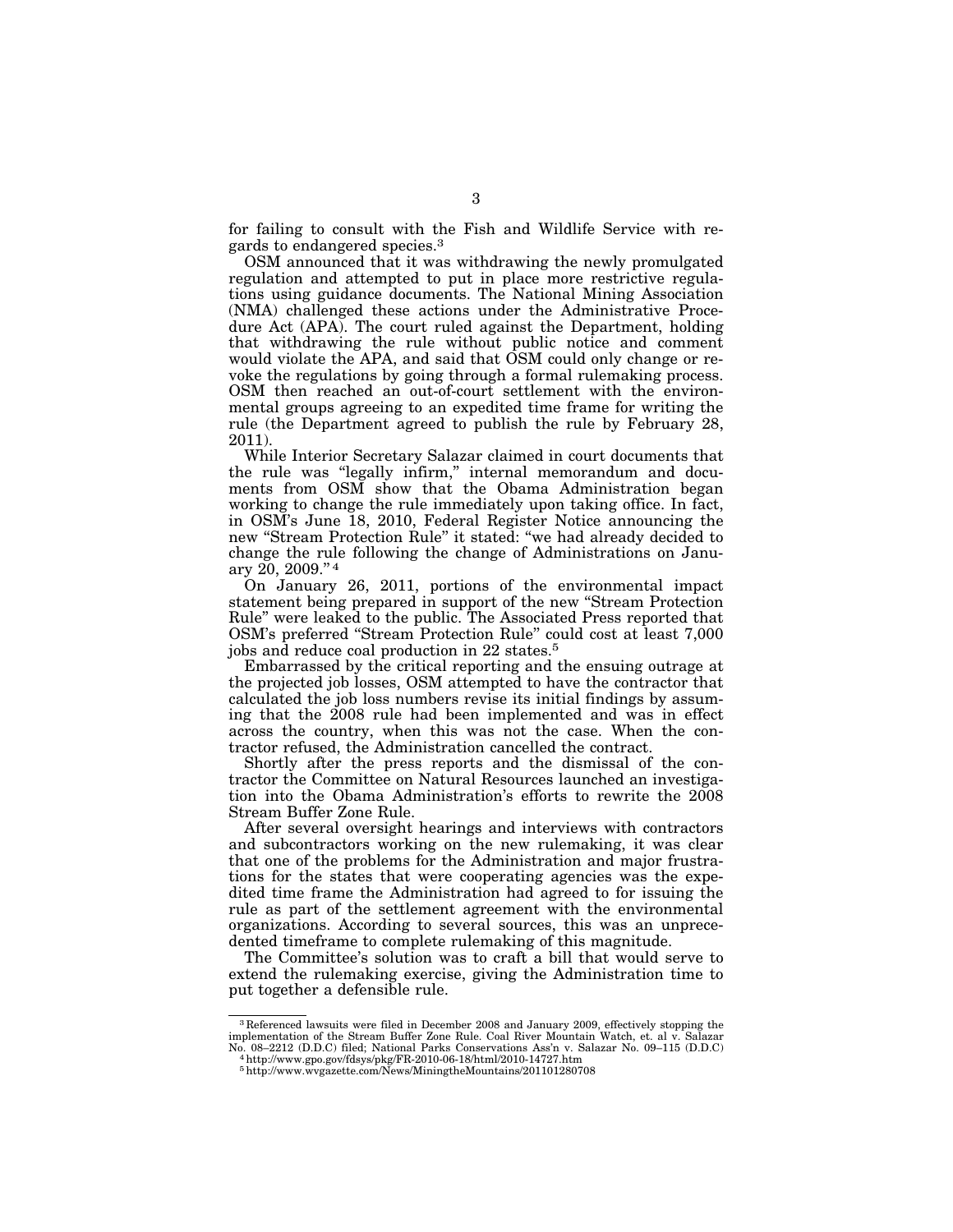In November 2011, Congressman Bill Johnson (R–OH) introduced H.R. 3409, the *Coal Miner Employment and Domestic Energy Infrastructure Protection Act*.

On September 20, 2012, the Committee's oversight office released a report on the status and findings in the on-going investigation into the re-write of the "Stream Buffer Zone Rule."<sup>6</sup>

H.R. 3409 was a part of the Stop the War on Coal Act and passed the House on September 21, 2012.7

#### 113TH CONGRESS

In late January 2013, environmental groups announced that they were reopening their lawsuit on the 2008 Stream Buffer Zone Rule because the Department had missed all of the agreed upon deadlines for the new rulemaking.

Partly in response to the renewed litigation, the Committee has sent two additional letters to Secretary Salazar, the first on February 22, 2013, and the second on March 23, 2013, requesting information about the current status of the rule, asking for information about communications with the litigants, and expressing the Committee's disappointment in the lack of transparency and failure to comply with the Committee's document requests

Finally, on April 2, 2013, the Committee on Natural Resources received a response to the February 22, 2013, letter from Joseph Pizarchik, Director of OSM. While the response did not provide everything that the Committee had requested, Pizarchik stated: The Stream Protection Rule remains under development, as does its associated Draft Environmental Impact Statement (EIS) and Regulatory Impact Analysis (RIA). At this time, OSM plans to publish a proposed rule in 2014.

In addition, he stated that OSM has spent approximately \$8.6 million on the rulemaking exercise, \$6 million of which has been spent for the EIS and RIA, although neither has been completed. Some of the original money was reprogramed from state SMCRA programs. For comparison the Stream Buffer Zone Rule cost the previous Administration approximately \$5 million for a five year process.

Five months after the latest request, the Committee received another production of documents in response to the request for information about the Department's communications with the plaintiffs and the status of the litigation. Many of the documents received were redacted so that all relevant information was withheld from Congress. The latest Federal Register update estimates that the Department will publish a proposed rule in August 2014, more than five months from now.

#### LATEST FEDERAL COURT ACTION

On July 17, 2013, the Department went back to federal court and again agreed with the environmental plaintiff groups in asking the court to vacate the 2008 Rule. This same request was denied in 2009 when the court told the Administration that granting its request to vacate the rule would ''wrongly allow the Federal Defend-

<sup>6</sup>http://naturalresources.house.gov/oversight/coalregs/

<sup>7</sup>http://naturalresources.house.gov/news/documentsingle.aspx?DocumentID=309512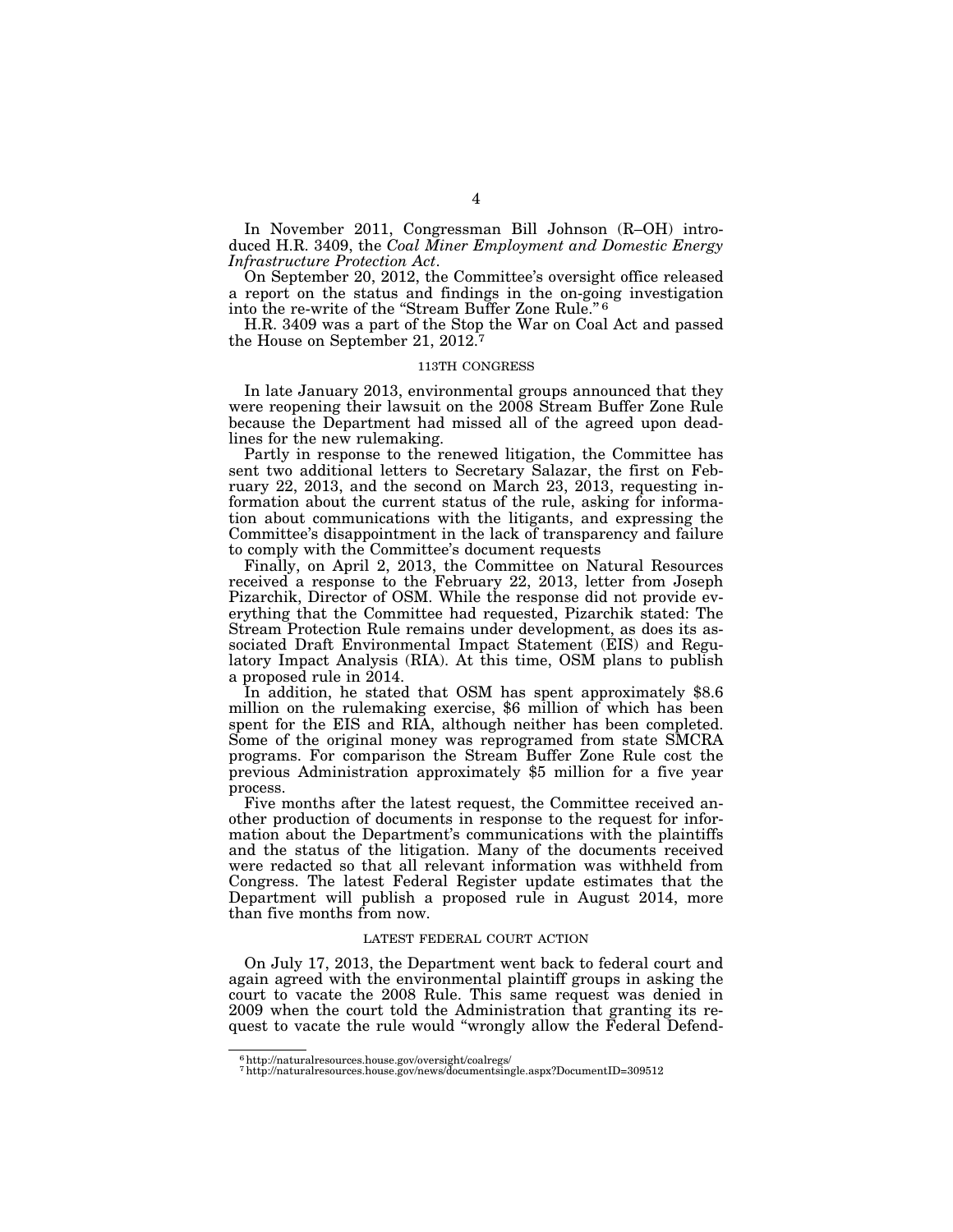ants to do what they cannot do under the APA, repeal a Rule without notice and comment.'' 8

Once again, this legislation is the direct result of the ongoing dysfunction, mismanagement, and waste at the Department of the Interior's OSM. In the last four years since the Department first made the decision to reject the 2008 Rule, it could have completed a simple rulemaking to vacate the 2008 Rule, could have completed a thorough and valid notice and comment rulemaking for their proposed Stream Protection Rule, or could have decided to implement the 2008 Rule that is already on the books. Unfortunately, the Obama Administration has done none of those things. Rather it fired or dismissed contractors, refused to comply with legitimate oversight from the Committee on Natural Resources and cost the taxpayers more than \$9 million, without a single result.

#### SECTION-BY-SECTION ANALYSIS

## *Section 1. Short title*

This Act may be cited as Preventing Government Waste and Protecting Coal Mining Jobs in America.

## *Section 2. Incorporation of surface mining stream buffer zone rule into State programs*

H.R. 2824 amends Section 503 of SMCRA by requiring states with approved programs under the Act to adopt as part of their program a rule promulgated by OSM on December 12, 2008, concerning excess spoil, coal mine waste and buffers for perennial and intermittent streams. States would have a two-year period to submit a program amendment that incorporates the 2008 Rule.

Once all of the state plans have been approved, the effects of the new regulations will be analyzed for a period of five years. On completion of the analysis, OSM is required to report back to the House and Senate Committees with jurisdiction over SMCRA on the effectiveness of the rule, impact on energy production, and identify and justify anything that should be addressed through a new rulemaking process.

## COMMITTEE ACTION

H.R. 2824 was introduced on July 25, 2013, by Congressman Bill Johnson (R–OH). It was referred to the House Committee on Natural Resources and within the Committee to the Subcommittee on Energy and Mineral Resources. On August 2, 2013, the Subcommittee held a hearing on the bill. On November 14, 2013, the Natural Resources Committee met to consider the bill. The Subcommittee on Energy and Mineral Resources was discharged from the bill by unanimous consent. An amendment offered by Mr. Holt.001 was NOT AGREED TO by a bipartisan vote of 15 to 24, as follows:

<sup>8</sup> *National Parks Conservation Ass'n v. Salazar,* 660 F.Supp 2d 3 (D.D.C. 2009)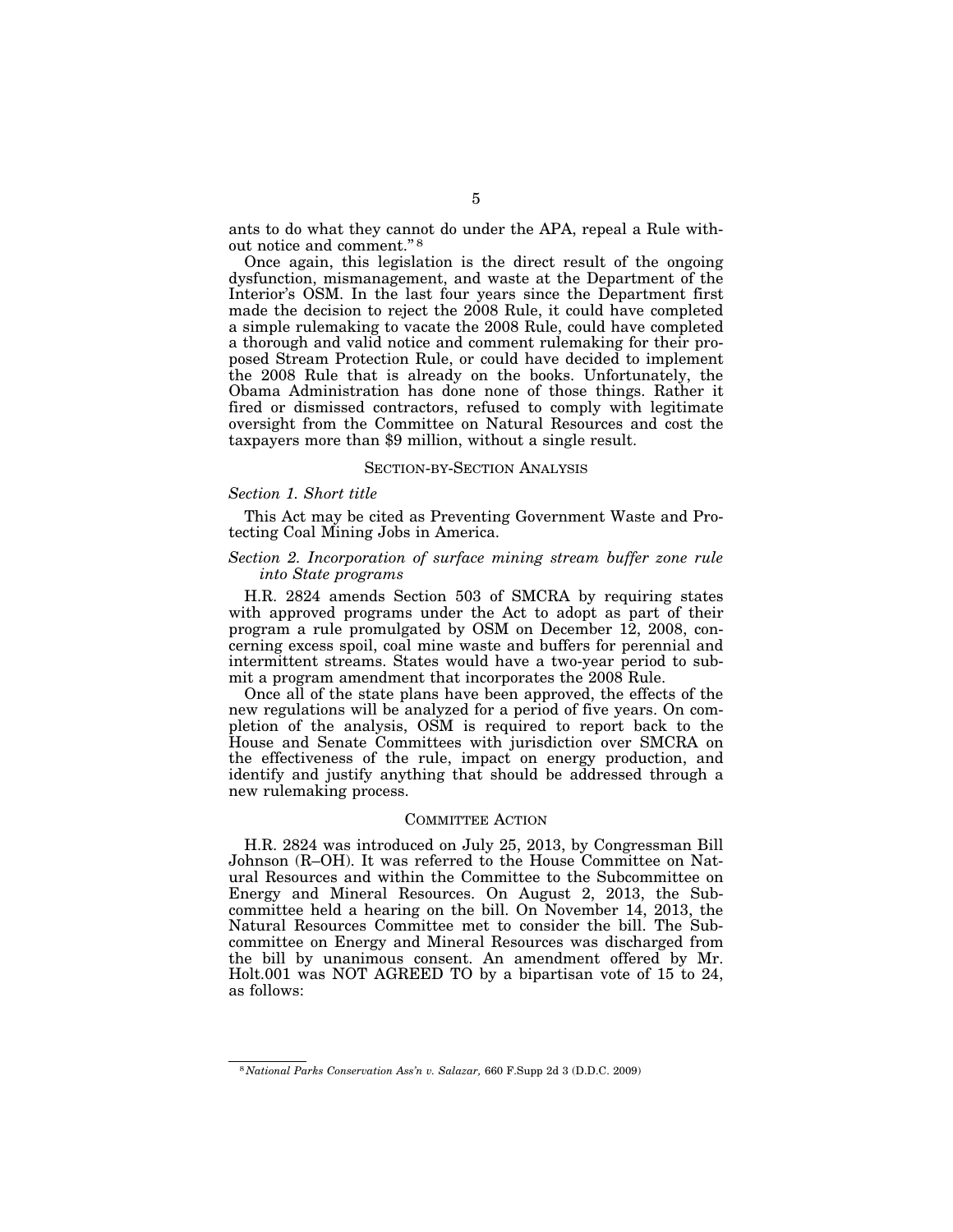## Committee on Natural Resources U.S. House of Representatives 113 th Congress

Date: November 14, 2013

Recorded Vote #:

Meeting on / Amendment on: H.R. 2824 - HOLT.001, Not agreed to by a vote of 15 yeas and 24 nays.

| <b>MEMBERS</b>             | Yes | No          | Pres | <b>MEMBERS</b>      | Yes | No.         | Pres |
|----------------------------|-----|-------------|------|---------------------|-----|-------------|------|
| Mr. Hastings, WA, Chairman |     | $\mathbf x$ |      | Mr. Duncan of SC    |     | X           |      |
| Mr. Defazio, OR, Ranking   | Х   |             |      | Mr. Cardenas, CA    |     |             |      |
| Mr. Young, AK              |     |             |      | Mr. Tipton, CO      |     | X           |      |
| Mr. Faleomavaega, AS       |     |             |      | Mr. Horsford, NV    | X   |             |      |
| Mr. Gohmert, TX            |     | X           |      | Mr. Gosar, AZ       |     | X           |      |
| Mr. Pallone, NJ            |     |             |      | Mr. Huffman, CA     | X   |             |      |
| Mr. Bishop, UT             |     | X           |      | Mr. Labrador, ID    |     | X           |      |
| Mrs. Napolitano, CA        | X   |             |      | Mr. Ruiz, CA        | X   |             |      |
| Mr. Lamborn, CO            |     | X           |      | Mr. Southerland, FL |     | X           |      |
| Mr. Holt, NJ               | X   |             |      | Ms. Shea-Porter, NH | X   |             |      |
| Mr. Wittman, VA            |     |             |      | Mr. Flores, TX      |     | X           |      |
| Mr. Grijalva, AZ           | X   |             |      | Mr. Lowenthal, CA   | X   |             |      |
| Mr. Broun, GA              |     | X           |      | Mr. Runyan, NJ      |     | $\mathbf x$ |      |
| Ms. Bordallo, GU           | X   |             |      | Mr. Garcia, FL      |     |             |      |
| Mr. Fleming, LA            |     | X           |      | Mr. Amodei, NV      |     |             |      |
| Mr. Costa, CA              |     | X           |      | Mr. Cartwright, PA  | X   |             |      |
| Mr. McClintock, CA         |     | X           |      | Mr. Mullin, OK      |     | X           |      |
| Mr. Sablan. CNMI           | X   |             |      | Mr. Stewart, UT     |     | X           |      |
| Mr. Thompson, PA           |     | X           |      | Mr. Daines, MT      |     | X           |      |
| Ms. Tsongas, MA            | X   |             |      | Mr. Cramer, ND      |     | X           |      |
| Ms. Lummis, WY             |     | X           |      | Mr. LaMalfa, CA     |     | Χ           |      |
| Mr. Pierluisi, PR          | X   |             |      | Mr. Smith, MO       |     | Х           |      |
| Mr. Benishek, MI           |     | X           |      | Vacancy             |     |             |      |
| Ms. Hanabusa, HI           | X   |             |      |                     |     |             |      |
|                            |     |             |      |                     |     |             |      |
|                            |     |             |      | <b>TOTALS</b>       | 15  | 24          |      |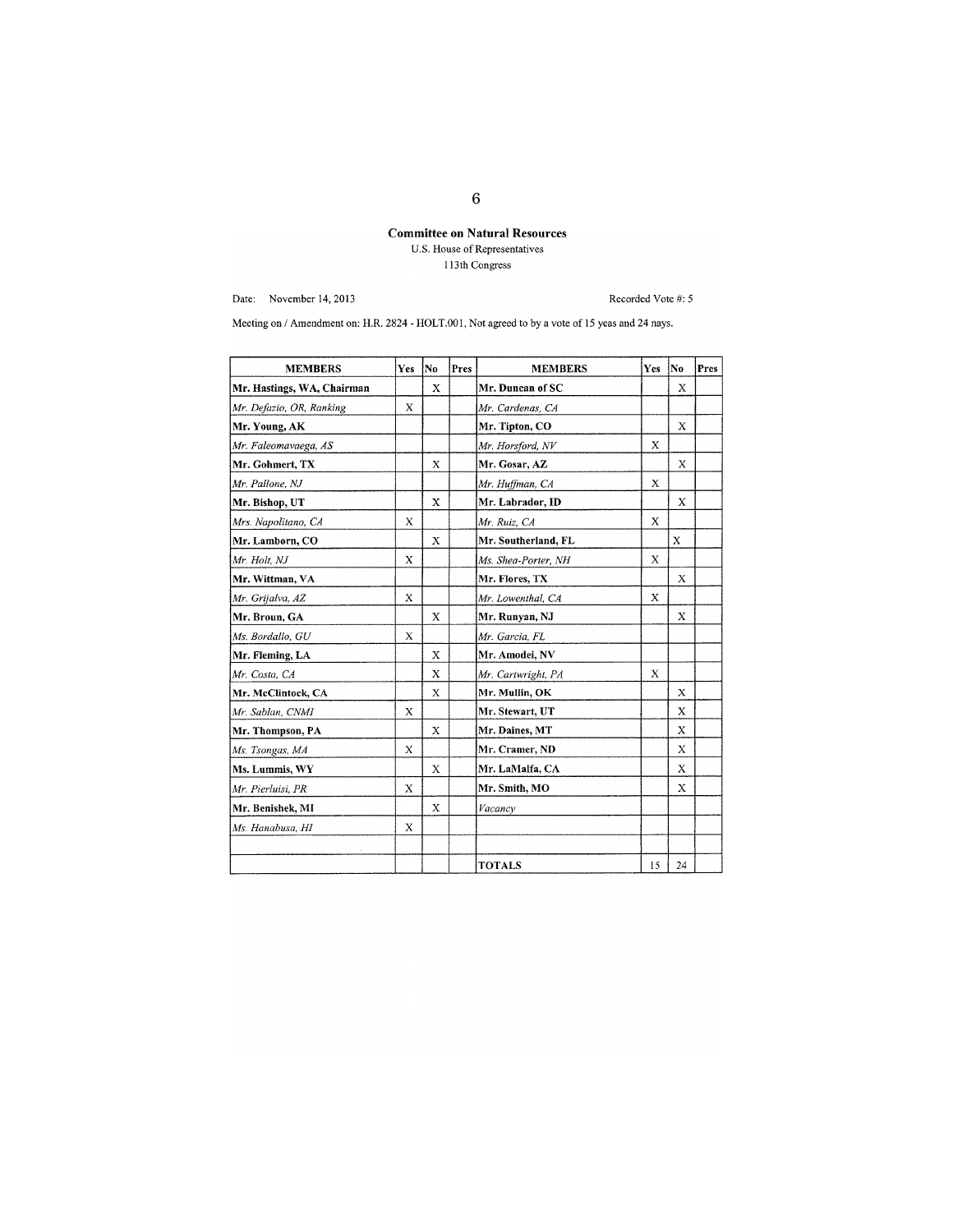An amendment offered by Mr. DeFazio.002 was NOT AGREED TO by voice vote. The bill was adopted and favorably reported to the House of Representatives by a bipartisan vote of 24 to 15, as follows: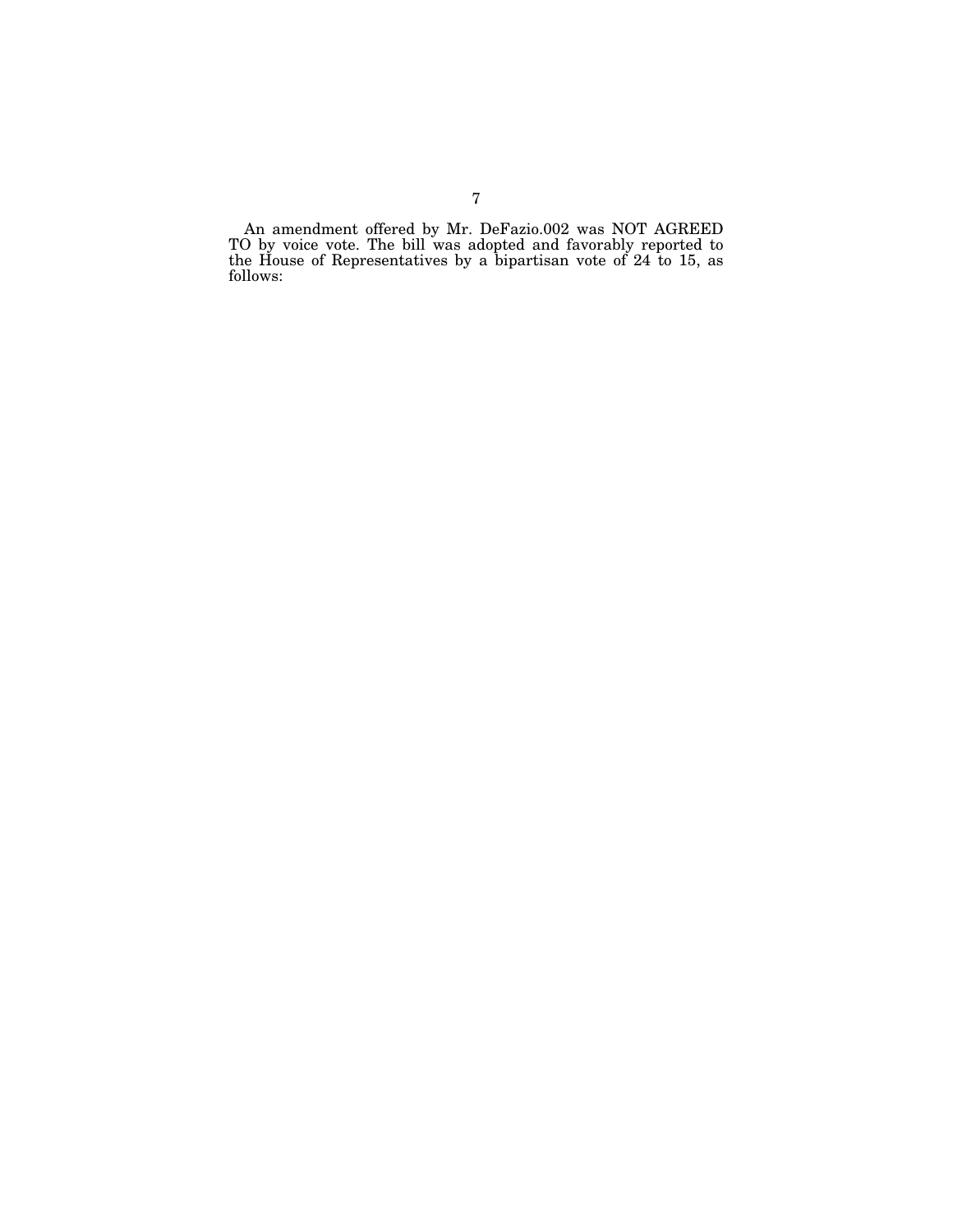## **Committee on Natural Resources**  U.S. House of Representatives 113th Congress

Date: November 14, 2013

Recorded Vote #: 6

Meeting on / Amendment on: H.R. 2824 - To adopt and favorably report the bill to the House by a vote of 24ycas and 15 nays.

| <b>MEMBERS</b>             | Yes | No           | Pres | <b>MEMBERS</b>      | Yes | No | Pres |
|----------------------------|-----|--------------|------|---------------------|-----|----|------|
| Mr. Hastings, WA, Chairman | X   |              |      | Mr. Duncan of SC    | X   |    |      |
| Mr. Defazio, OR, Ranking   |     | $\mathbf{x}$ |      | Mr. Cardenas, CA    |     |    |      |
| Mr. Young, AK              |     |              |      | Mr. Tipton, CO      | X   |    |      |
| Mr. Faleomavaega, AS       |     |              |      | Mr. Horsford, NV    |     | X  |      |
| Mr. Gohmert, TX            | X   |              |      | Mr. Gosar, AZ       | X   |    |      |
| Mr. Pallone, NJ            |     |              |      | Mr. Huffman, CA     |     | X  |      |
| Mr. Bishop, UT             | X   |              |      | Mr. Labrador, ID    | X   |    |      |
| Mrs. Napolitano, CA        |     | X            |      | Mr. Ruiz, CA        |     | X  |      |
| Mr. Lamborn, CO            | X   |              |      | Mr. Southerland, FL | X   |    |      |
| Mr. Holt, NJ               |     | X            |      | Ms. Shea-Porter, NH |     | Х  |      |
| Mr. Wittman, VA            |     |              |      | Mr. Flores, TX      | X   |    |      |
| Mr. Grijalva, AZ           |     | X            |      | Mr. Lowenthal, CA   |     | X  |      |
| Mr. Broun, GA              | X   |              |      | Mr. Runyan, NJ      | X   |    |      |
| Ms. Bordallo, GU           |     | X            |      | Mr. Garcia, FL      |     |    |      |
| Mr. Fleming, LA            | X   |              |      | Mr. Amodei, NV      |     |    |      |
| Mr. Costa, CA              | X   |              |      | Mr. Cartwright, PA  |     | X  |      |
| Mr. McClintock, CA         | X   |              |      | Mr. Mullin, OK      | X   |    |      |
| Mr. Sablan, CNMI           |     | X            |      | Mr. Stewart, UT     | X   |    |      |
| Mr. Thompson, PA           | X   |              |      | Mr. Daines, MT      | X   |    |      |
| Ms. Tsongas, MA            |     | X            |      | Mr. Cramer, ND      | X   |    |      |
| Ms. Lummis, WY             | X   |              |      | Mr. LaMalfa, CA     | X   |    |      |
| Mr. Pierluisi, PR          |     | X            |      | Mr. Smith, MO       | X   |    |      |
| Mr. Benishek, MI           | X   |              |      | Vacancy             |     |    |      |
| Ms. Hanabusa, HI           |     | X            |      |                     |     |    |      |
|                            |     |              |      | <b>TOTALS</b>       | 24  | 15 |      |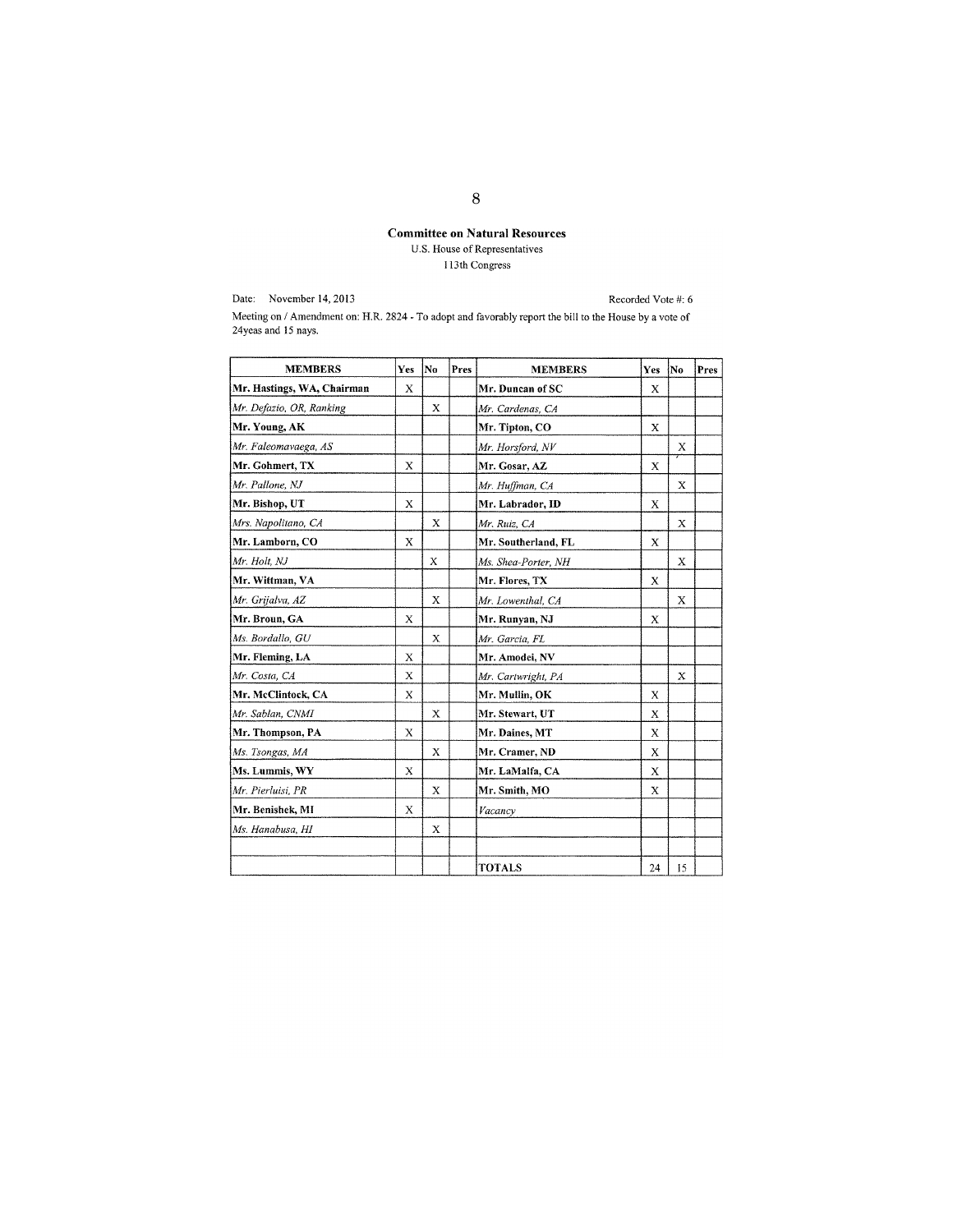## COMMITTEE OVERSIGHT FINDINGS AND RECOMMENDATIONS

Regarding clause  $2(b)(1)$  of rule X and clause  $3(c)(1)$  of rule XIII of the Rules of the House of Representatives, the Committee on Natural Resources' oversight findings and recommendations are reflected in the body of this report.

#### COMPLIANCE WITH HOUSE RULE XIII

1. Cost of Legislation. Clause 3(d)(1) of rule XIII of the Rules of the House of Representatives requires an estimate and a comparison by the Committee of the costs which would be incurred in carrying out this bill. However, clause  $3(d)(2)(B)$  of that rule provides that this requirement does not apply when the Committee has included in its report a timely submitted cost estimate of the bill prepared by the Director of the Congressional Budget Office under section 402 of the Congressional Budget Act of 1974. Under clause 3(c)(3) of rule XIII of the Rules of the House of Representatives and section 403 of the Congressional Budget Act of 1974, the Committee has received the following cost estimate for this bill from the Director of the Congressional Budget Office:

## *H.R. 2824—Preventing Government Waste and Protecting Coal Mining Jobs in America*

H.R. 2824 would require certain states to implement, within two years, a rule published in 2008 by the Office of Surface Mining, Reclamation, and Enforcement (OSM) regarding the disposal of mine waste near streams (the stream buffer zone rule). The bill also would require OSM to assess the effectiveness of that rule after five years of implementation and to report its findings to the Congress. Finally, the bill would prevent OSM from issuing a new rule regarding stream buffer zones until the agency completes the report required under the bill.

CBO estimates that implementing the bill would have no significant impact on the federal budget. Enacting the bill could affect offsetting receipts, which are treated as reductions in direct spending; therefore, pay-as-you-go procedures apply. However, CBO estimates that any such effects would be negligible. Enacting H.R. 2824 would not affect revenues.

Under the 2008 stream buffer zone rule, which CBO expects would be implemented through 2021 under the bill, firms would be allowed to dispose of mine waste near streams if regulators determine that avoiding disturbance of the streams is not reasonably possible. Under the rule OSM is currently implementing, firms are prohibited from disposing of mine waste within 100 feet of streams; however, according to the Office of Information and Regulatory Affairs, OSM is in the process of preparing a new rule to govern such disposal. CBO has no information regarding the content of the new rule or when it might be implemented.

The budgetary impact of enacting H.R. 2824 would depend, in part, on whether the stream buffer zone rule implemented under the bill would be more or less restrictive than the rule implemented under current law. If the rule implemented under the bill imposed relatively fewer restrictions on the disposal of mine waste, coal producers would use less costly methods to dispose of such waste and CBO expects that firms producing coal would increase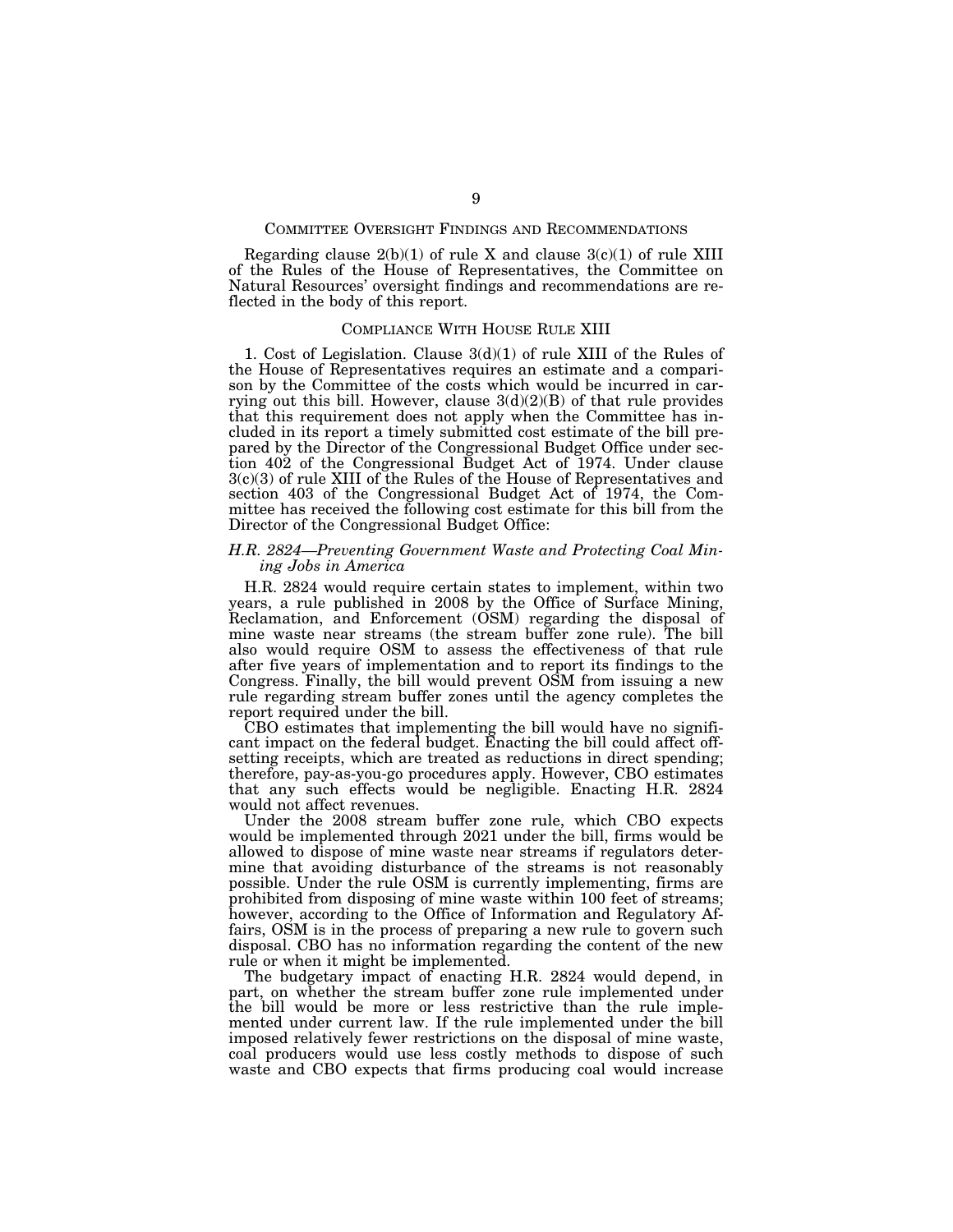their valuation of coal leases affected by the rule, including leases on federal lands. Under such a rule, CBO expects that proceeds to the federal government would increase from the sale of federal coal leases. Conversely, a relatively more restrictive disposal rule would reduce the value of coal leases and thus the proceeds from the sale of coal leases on federal lands.

Based on information provided by OSM, CBO expects that implementing a new stream buffer zone rule would primarily affect coal mining that requires the removal of mountaintops in the Appalachian Mountains. In 2012, the federal proceeds from activities related to coal mining on federal lands in that area totaled \$1.5 million. Because the existing federal proceeds from the area affected by this bill are small, and because it is unclear whether the rule imposed by this bill would be more or less restrictive than the rule that OSM will impose under current law, CBO expects that firms in the coal industry would not significantly change their valuation of coal leases under the bill, and therefore, that enacting H.R. 2824 would have a negligible impact on the federal budget.

H.R. 2824 contains no intergovernmental or private-sector mandates as defined in the Unfunded Mandates Reform Act (UMRA). The bill would impose additional requirements on states and tribal governments that choose to apply for exclusive jurisdiction—or 'primacy"—in regulating surface mining operations within their jurisdiction. However, those requirements would be conditions of participating in a voluntary federal program and thus not mandates as defined in UMRA.

The CBO staff contacts for this estimate are Jeff LaFave (for federal costs) and Michael Kulas (for the state and local impact). The estimate was approved by Theresa Gullo, Deputy Assistant Director for Budget Analysis.

2. Section 308(a) of Congressional Budget Act. As required by clause 3(c)(2) of rule XIII of the Rules of the House of Representatives and section 308(a) of the Congressional Budget Act of 1974, this bill does not contain any new budget authority, spending authority, credit authority, or an increase or decrease in revenues or tax expenditures. CBO estimates that implementing the bill would have no significant impact on the federal budget.

3. General Performance Goals and Objectives. As required by clause  $3(c)(4)$  of rule XIII, the general performance goal or objective of this bill is to amend the Surface Mining Control and Reclamation Act of 1977 to stop the ongoing waste by the Department of the Interior of taxpayer resources and implement the final rule on excess spoil, mining waste, and buffers for perennial and intermittent streams.

#### EARMARK STATEMENT

This bill does not contain any Congressional earmarks, limited tax benefits, or limited tariff benefits as defined under clause 9(e),  $9(f)$ , and  $9(g)$  of rule XXI of the Rules of the House of Representatives.

## COMPLIANCE WITH PUBLIC LAW 104–4

This bill contains no unfunded mandates.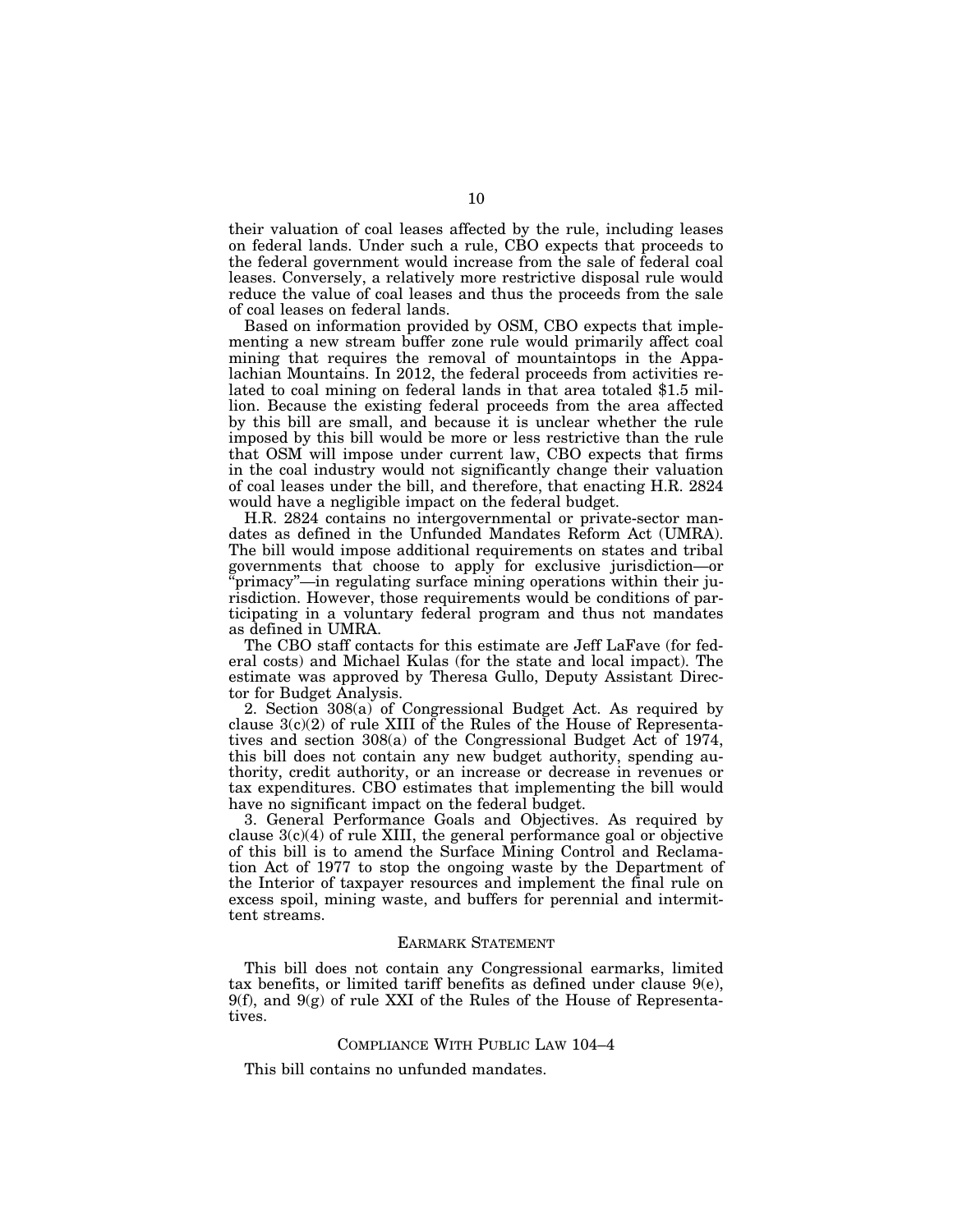#### COMPLIANCE WITH H. RES. 5

Directed Rule Making. The Chairman does not believe that this bill directs any executive branch official to conduct any specific rule-making proceedings.

Duplication of Existing Programs. This bill does not establish or reauthorize a program of the federal government known to be duplicative of another program. Such program was not included in any report from the Government Accountability Office to Congress pursuant to section 21 of Public Law 111–139 or identified in the most recent Catalog of Federal Domestic Assistance published pursuant to the Federal Program Information Act (Public Law 95–220, as amended by Public Law 98–169) as relating to other programs.

PREEMPTION OF STATE, LOCAL OR TRIBAL LAW

This bill is not intended to preempt any State, local or tribal law.

CHANGES IN EXISTING LAW MADE BY THE BILL, AS REPORTED

In compliance with clause 3(e) of rule XIII of the Rules of the House of Representatives, changes in existing law made by the bill, as reported, are shown as follows (new matter is printed in italic and existing law in which no change is proposed is shown in roman):

### **SURFACE MINING CONTROL AND RECLAMATION ACT OF 1977**

\* \* \* \* \* \* \*

TITLE V—CONTROL OF THE ENVIRONMENTAL IMPACTS OF SURFACE COAL MINING

\* \* \* \* \* \* \*

#### STATE PROGRAMS

SEC. 503. (a)  $* * *$ 

\* \* \* \* \* \* \*

*(e) STREAM BUFFER ZONE MANAGEMENT.— (1) IN GENERAL.—In addition to the requirements under subsection (a), each State program shall incorporate the necessary rule regarding excess spoil, coal mine waste, and buffers for perennial and intermittent streams published by the Office of Surface Mining Reclamation and Enforcement on December 12, 2008 (73 Fed. Reg. 75813 et seq.).* 

*(2) STUDY OF IMPLEMENTATION.—The Secretary shall—* 

*(A) at such time as the Secretary determines all States referred to in subsection (a) have fully incorporated the necessary rule referred to in paragraph (1) of this subsection into their State programs, publish notice of such determination;* 

*(B) during the 5-year period beginning on the date of such publication, assess the effectiveness of implementation of such rule by such States; and* 

*(C) upon the conclusion of such period, submit a comprehensive report on the impacts of such rule to the Com-*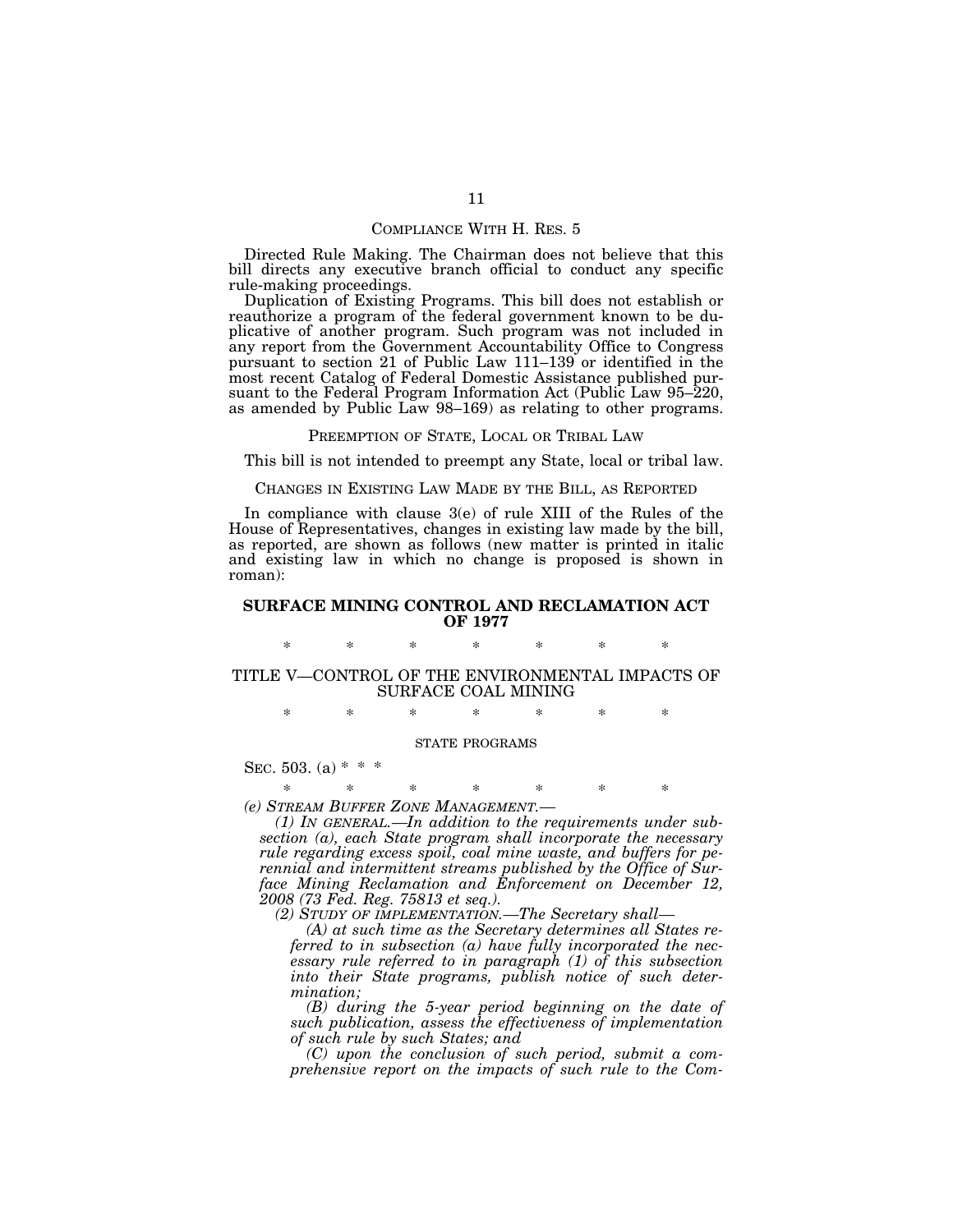*mittee on Natural Resources of the House of Representatives and the Committee on Energy and Natural Resources of the Senate, including—* 

*(i) an evaluation of the effectiveness of such rule;* 

*(ii) an evaluation of any ways in which the existing rule inhibits energy production; and* 

*(iii) a description in detail of any proposed changes that should be made to the rule, the justification for such changes, all comments on such changes received by the Secretary from such States, and the projected costs and benefits of such changes.* 

*(3) LIMITATION ON NEW REGULATIONS.—The Secretary may not issue any regulations under this Act relating to stream buffer zones or stream protection before the date of the publication of the report under paragraph (2), other than a rule necessary to implement paragraph (1).* 

\* \* \* \* \* \* \*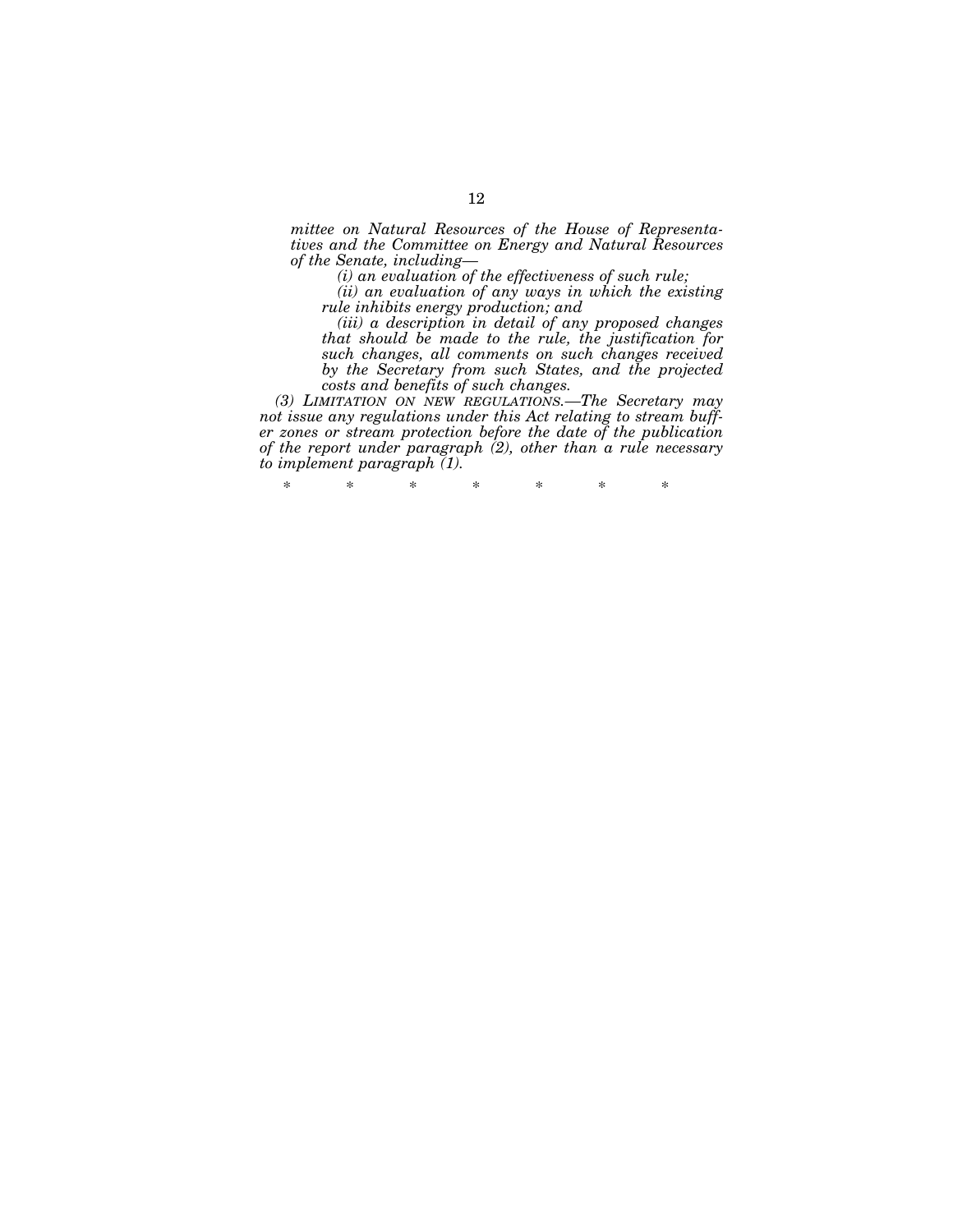## DISSENTING VIEWS

This bill is an unwarranted ambush on an ongoing rulemaking process, an uncharacteristic attack by the Majority on the principle of federalism and states' rights, and an unconscionable assault on the health of the residents of Appalachian communities suffering from the devastating impacts of mountaintop removal mining.

As documented by a 2005 Environmental Impact Statement, nearly 2,000 miles of streams were buried or degraded by mountaintop removal mining from 1985 through 2002. Mountaintop removal mining destroys wildlife habitat, contaminates surface and drinking water, leads to flooding, and as a number of new studies show, increases the incidence of cancer, birth defects, lung disease, and heart disease in people who live nearby.

Unfortunately, the Majority has willfully ignored the negative health and environmental impacts of mountaintop removal mining. Instead, they have trained their fire on the Obama Administration's attempts to write a rule that would actually protect streams, as opposed to the illegal Bush Administration's midnight rule that undermined existing protections put in place by President Reagan, and was recently vacated by a U.S. district court.

The Majority has conducted a multi-year investigation into the drafting of the Stream Protection Rule, holding three oversight hearings with the Director of the Office of Surface Mining, issuing two subpoenas, receiving over 13,500 pages of documents and  $25$ hours of audio recordings. However, this witch hunt has uncovered no misconduct on the part of the Department of the Interior (DOI) or the Office of Surface Mining—a conclusion also reached by the DOI Office of Inspector General in a report released in December 2013. However, the investigation has succeeded in distracting the Department from completing the rulemaking and wasting taxpayer money; the Department reported that in 2013, responding to all the document requests from the Majority took over 19,000 staff hours at a cost of nearly \$1.5 million.

H.R. 2824 attempts to prevent the Office of Surface Mining from moving forward with a new rule, before a draft rule has even been published or debated. Further, the bill forcibly enacts the 2008 Bush rule in every state with a coal mining program, regardless of whether the state prefers to maintain stricter standards, and despite the fact that the rule was vacated on February 20, 2014, by the D.C. District Court. Requiring the states to adopt a vacated rule will result in a tremendous waste of state resources, as the states could be forced into litigation immediately upon adoption, and then would be required to adopt the new rule when it is finalized.

Finally, the bill's mandatory implementation period means that no attempt could be made to protect Appalachian streams from mountaintop removal mining before 2021. In the meantime,